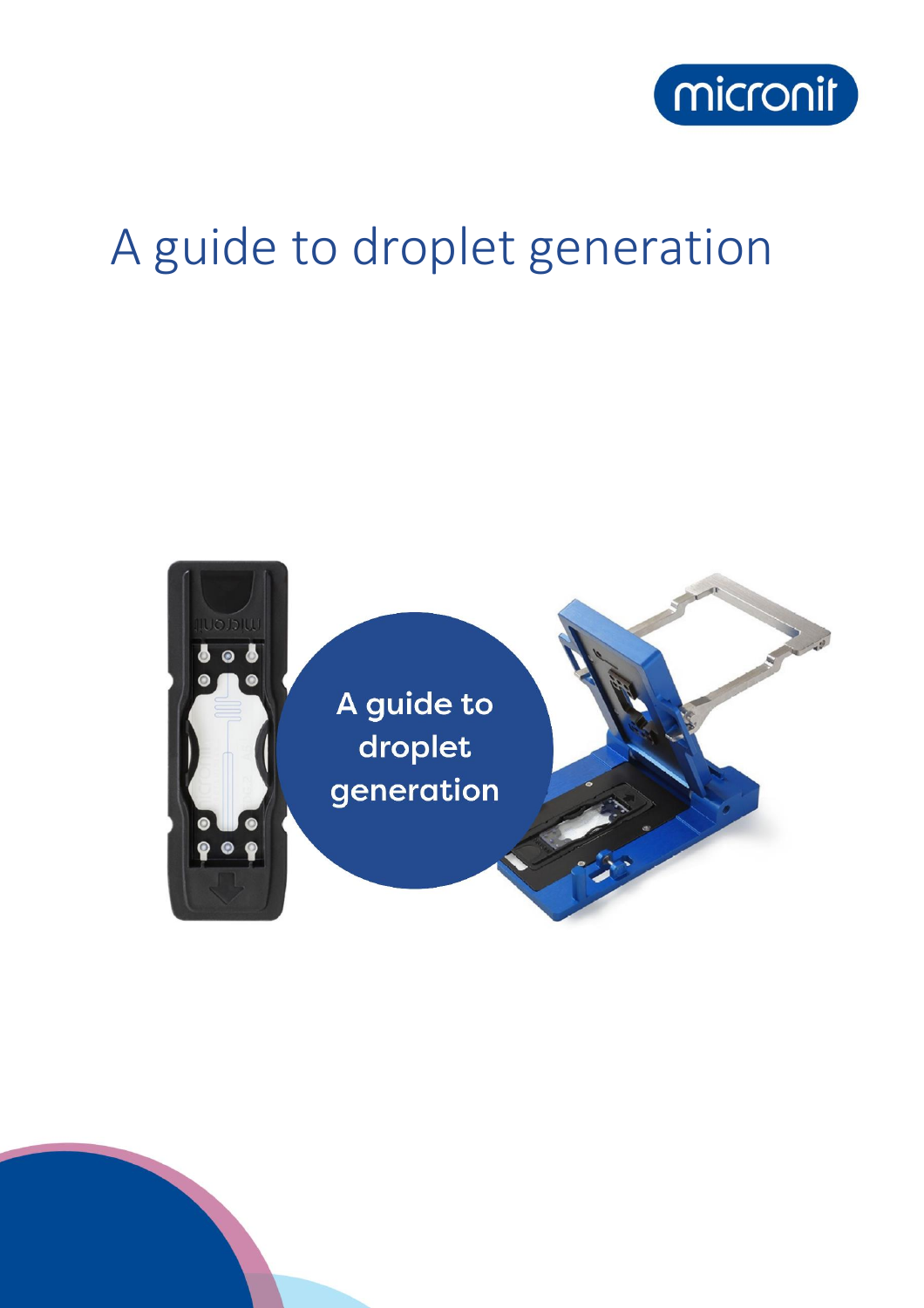

# Contents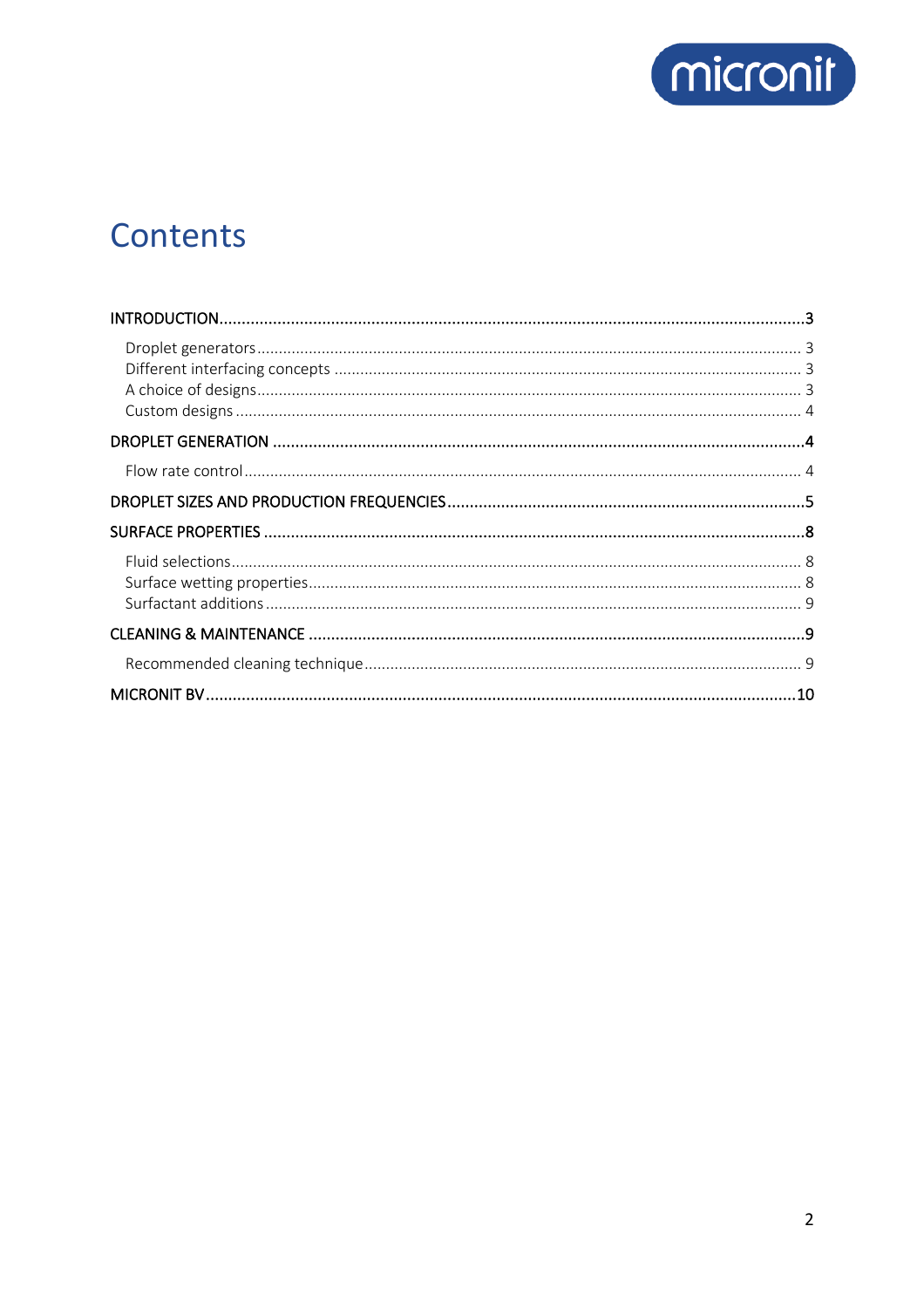

# <span id="page-2-0"></span>Introduction

The use of droplet generators as research tools ensure you have both an easy to set-up system and a versatile platform for your investigations. Droplet generator chips offer a way to create highly monodispersed bubbles and droplets at user defined production rates.

Key features of droplet generator chips:

- Selection of devices for a range of droplet sizes up to 140µm in diameter
- Chemically inert materials
- Large viewing area of the channels
- A building block in a modular system

#### <span id="page-2-1"></span>Droplet generators

The droplet generator chips are available as topconnect and sideconnect versions. The chips are manufactured from borosilicate glass and are supplied in the standard polypropylene (PP) Fluidic slide. The glass chips are naturally hydrophilic and can be delivered with a hydrophobic coating on the channel surface, allowing either oil or water based droplets.

#### <span id="page-2-2"></span>Different interfacing concepts

The topconnect version in combination with our Fluidic Connect Pro holder offers the ideal user experience. Under certain circumstances, however, our sideconnect platform is a better choice. This platform is more suitable for applications that need:

- A straight flow path (without 90 degree bend)
- A small footprint
- A cost effective design for potential volume production (small chip size)

#### <span id="page-2-3"></span>A choice of designs

The focused flow droplet generators come in four versions. All have the same chip size but the channels and nozzles have different sizes. Chips are offered with nozzle sizes of 10µm, 20µm, 50µm and 75µm. The droplets that are generated with these chips are in the range of the size of the nozzle.

In addition we offer a T-junction droplet generator, the channel height is 20µm in this design.



*Focused flow droplet generator design. T-shaped droplet generator design.*

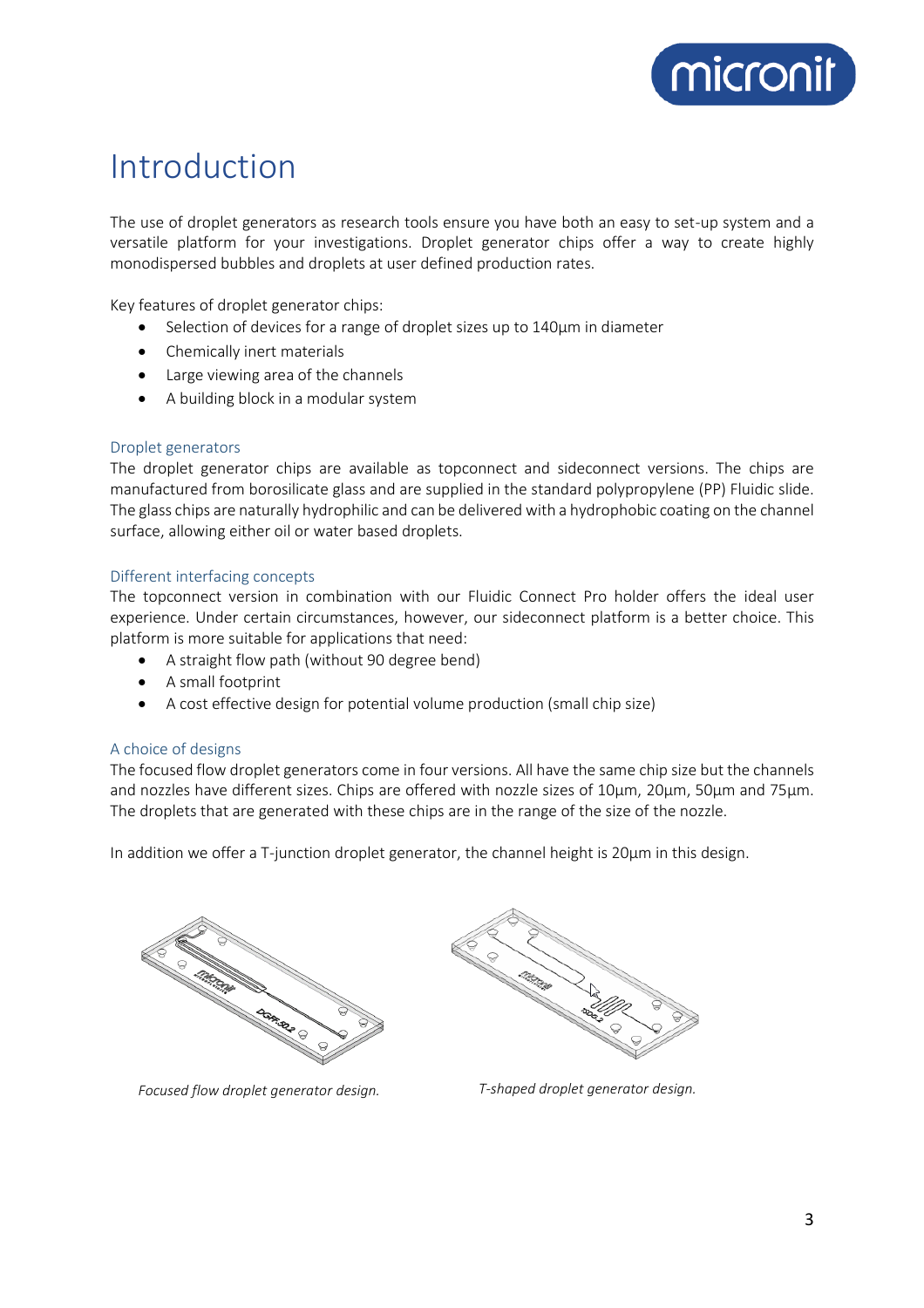

#### <span id="page-3-0"></span>Custom designs

What if you need other features for your droplet generators? You might need more inlets or outlets, different channel dimension or parameters, integrated electrodes, other material choices like for instance fused silica, etc. Contact us to discuss the possibilities of manufacturing custom made droplet generators.

### <span id="page-3-1"></span>Droplet generation

The choice of the correct droplet generator for your application is not always an easy one. There are many variables which can affect the size, frequency and consistency of the droplets produced, including:

- Channel dimensions and geometry
- Flow actuation stability
- Flow rates of each fluid, both relative and total
- Channel wetting properties: hydrophobic (coated), hydrophilic (uncoated), etc.
- Miscibility of the continuous (outer) and dispersive (inner) fluids
- Viscosity and surface tension of the continuous (outer) and dispersed (inner) fluids
- Surfactant type and concentration

#### Focused flow geometry

The focused flow design consists of a cross junction where the inner fluid or dispersed phase enters through a single channel and the outer fluid referred to as the continuous phase impinges on the dispersed phase from two channels diametrically opposite each other. This combination of dispersed phase surrounded by continuous phase flows through the output channel, via the orifice. The orifice is a constriction in the channel used to create a controlled break-up of the dispersed phase into droplets.

#### T-junction geometry

The T-junction design consists of a main channel and perpendicular channel. The main channel contains the continuous phase (outer fluid) and the perpendicular channel the dispersed phase (inner fluid). This is a very basic and easy-to-use shape, although the possibilities to tweak the droplet size are limited.

#### <span id="page-3-2"></span>Flow rate control

A key factor to the production of uniform droplets is stability of the flow rate. In order to have a system running with constant throughput, a settling time is needed between changing flow rate parameters and obtaining droplets with low polydispersity. This time varies, depending on the actuation system used, with the worst case being 20 minutes wait time for a system using a coarse controlled syringe pump and large plastic syringes, with long sections of Teflon tubing for interconnection to the system. Once the system flow parameters have been set and the stabilization period is finished, the production mechanism of the droplets shows only small variations. The time to reach stable production can be reduced by using shorter interconnection tubing, as well as pressure driven flows or syringe pumps with reduced pulsations to the flow rate pumping. If the flow rate is not stable, it can help to add some back pressure after your droplet generator. At elevated pressures, small variations are of less influence on the droplet system.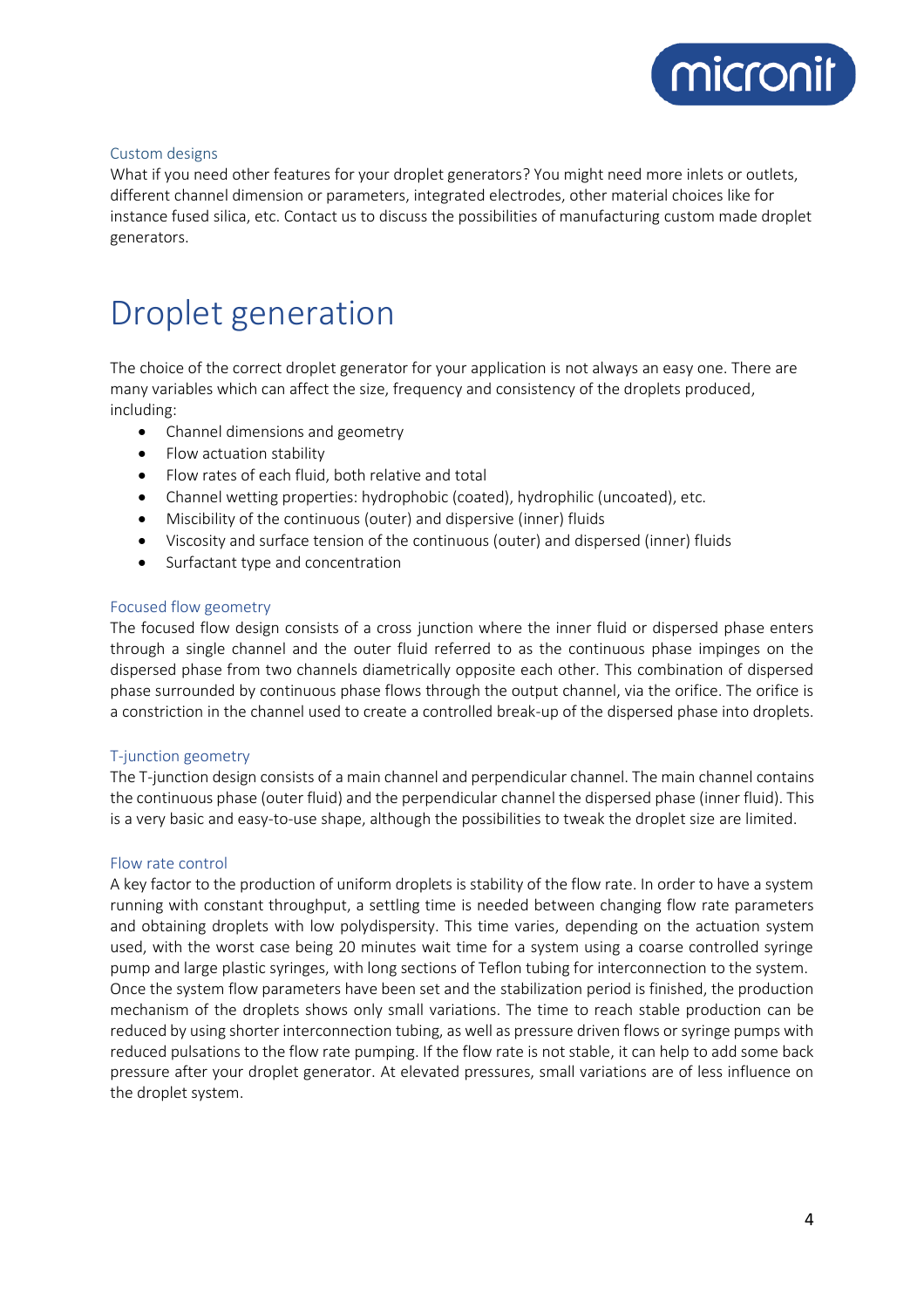# micronit

# <span id="page-4-0"></span>Droplet sizes and production frequencies

#### Effect of flow rate ratios

The use of flow rate ratio variation as a control parameter for selecting droplet size is a well-established technique due to both its simplicity and robust repeatability. What can be seen is that the increase in the continuous phase flow rate compared to the dispersed phase flow rate enables the creation of smaller droplets, and vice versa: a decrease will lead to an increase in size. The system will reach a natural limit in terms of the variations, as too slow a rate of flow for the inner fluid will cause droplet production to stop and two fast a rate will mean the dispersive phase will run parallel to the continuous phase with no droplets formed. A further effect of varying the flow rate ratio is to alter the production frequency. This however is not purely dependent on the flow rate ratio, but is also affected by the individual flow rates as well as the fluid parameters themselves. Figures 1 and 2 show guides to the range of frequencies possible for our DGFF.50.2 and DGFF.75.2 droplet generator chips when the flow rates of the fluids are varied. For these results FC40 oil, de-ionized water and Tween 20 was used.



*Focused flow droplet generator 10.2.*



*Droplet result focused flow droplet generator 10.2.*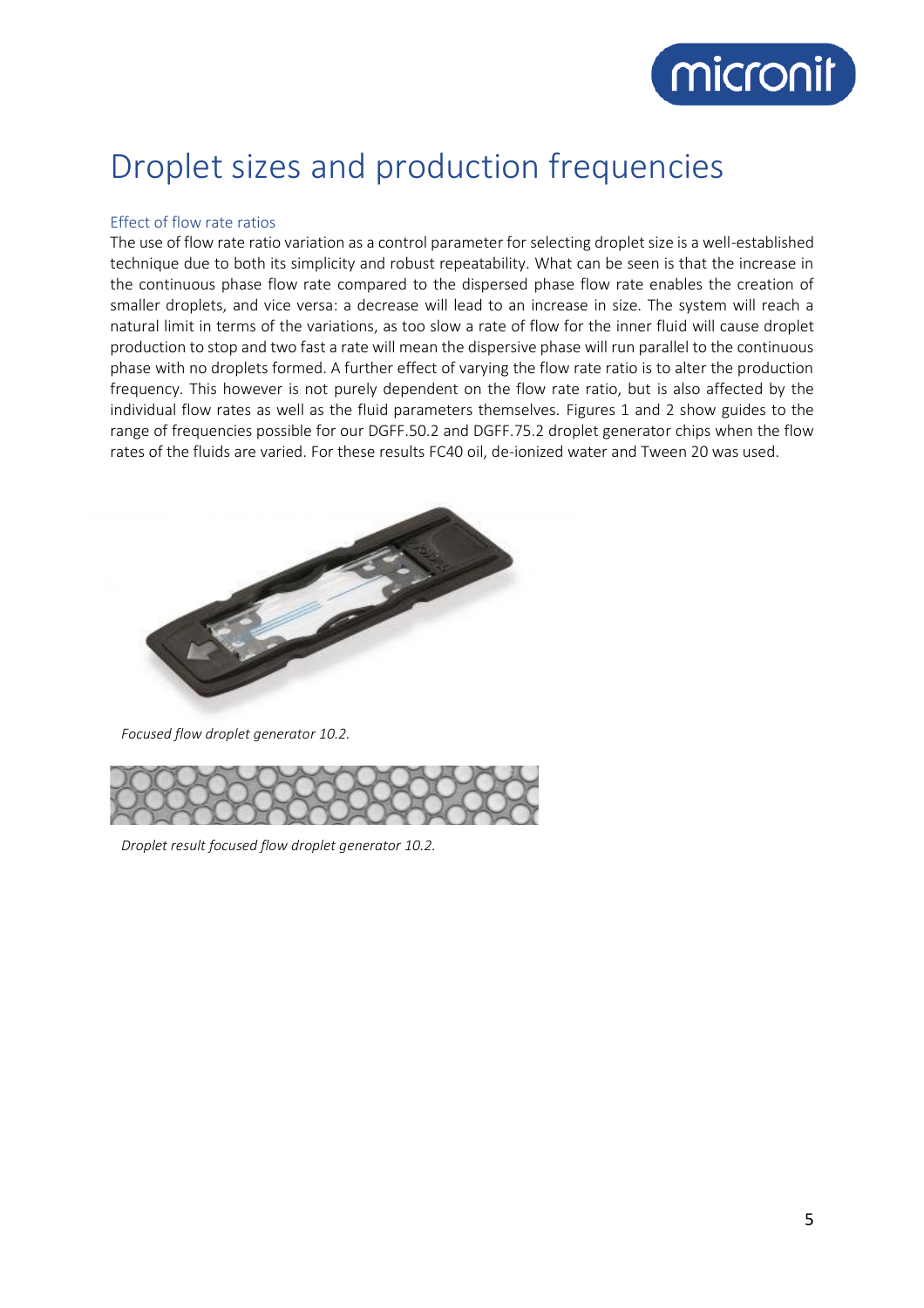



#### Independent control of droplet size (µm) DGFF.50.2

*Figure 1 Production frequency as a function of flow rates for the FFDG.50.2 chip for a specific set of circumstances.*



Independent control of droplet size (µm) DGFF.75.2

*Figure 2 Production frequency as a function of flow rates for the FFDG.75.2 chip for a specific set of circumstances.*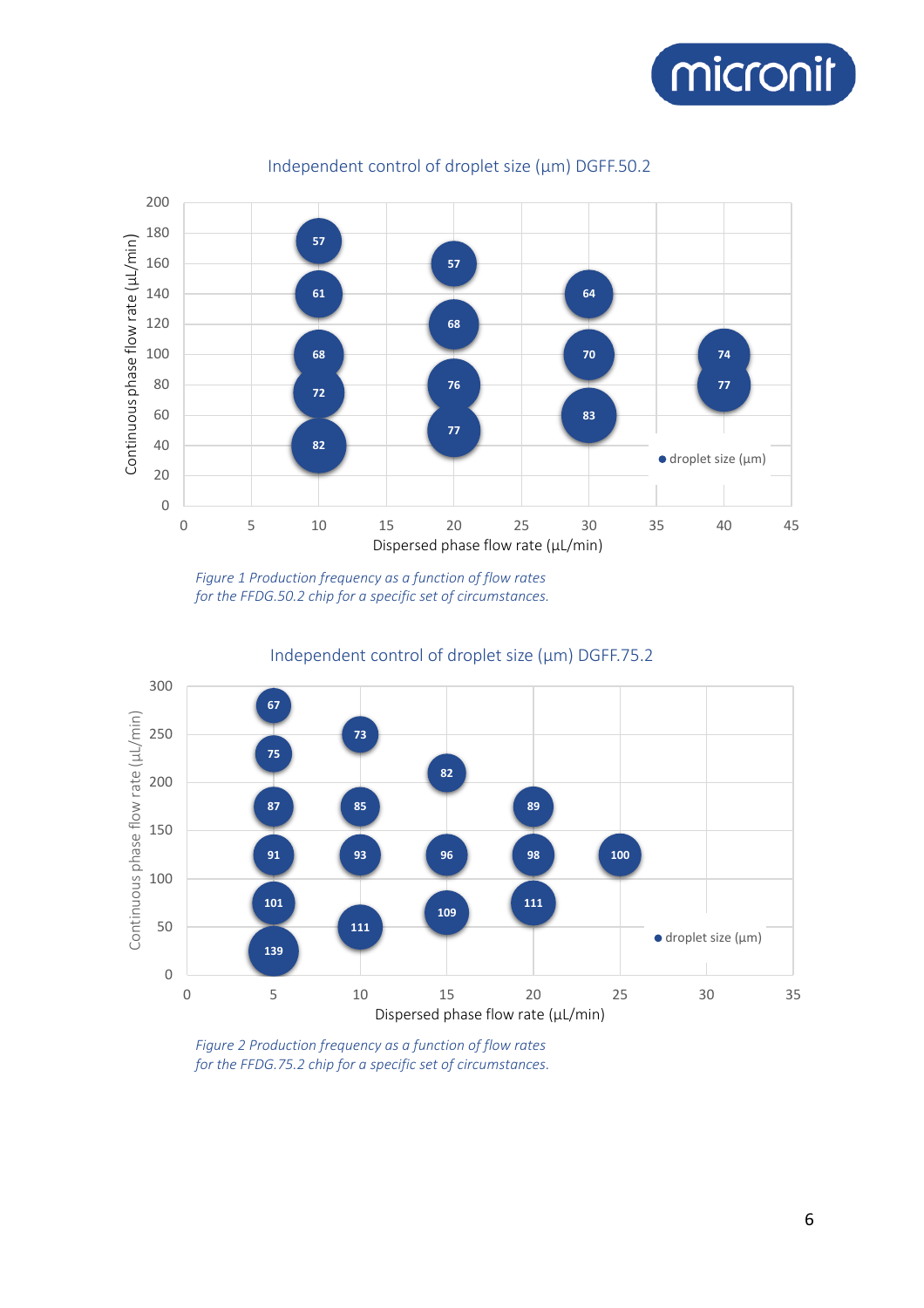

Figures 3 and 4 show the droplet sizes as a function of flow rates. What can be seen is that the droplet size depends a lot on flow rates. Depending on required production rates not all droplet sizes are achievable.

A general rule of thumb for microfluidic droplet generation is that the smaller the droplets created, the faster the frequency at which this can be achieved. Naturally, droplet sizes are always depending on the physical size and individual geometry of the particular device that is used.



Independent control of droplet frequency (1/s) DGFF.50.2

*Figure 3 Droplet size as a function of flow rate for the DGFF.50.2 chip with a specific set of circumstances.*



#### Independent control of droplet frequency (1/s) DGFF.75.2

*Figure 4 Droplet size as a function of flow rate for the DGFF.75.2 chip with a specific set of circumstances.*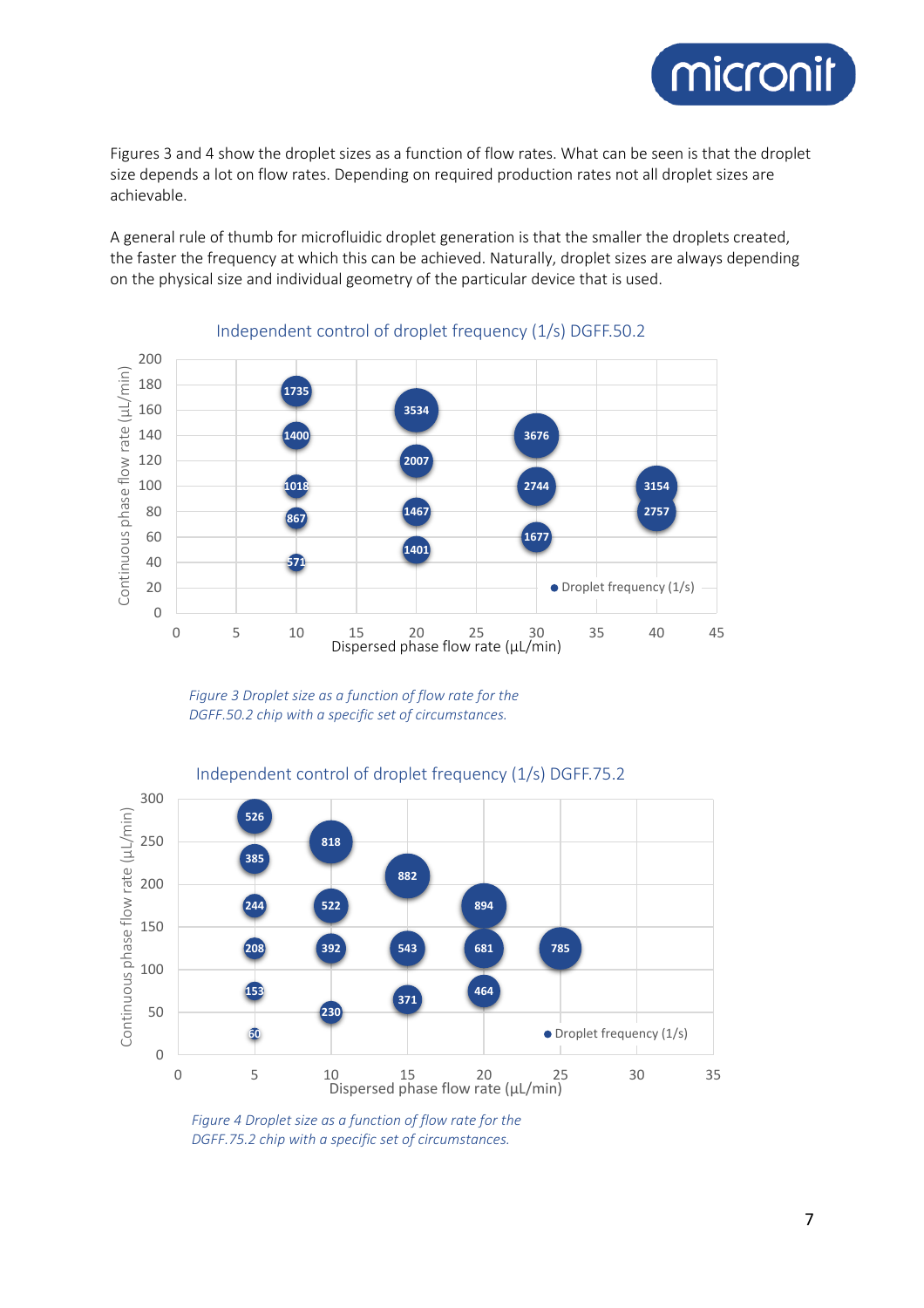

#### Effect of total flow rates

As a general rule, increased total flow rates lead to increased production frequencies for the droplets. However, there is a natural limit to this trend as at sufficiently high flow rates the fluids will flow parallel to each other with no real interaction or droplet formation occurring.

### <span id="page-7-0"></span>Surface properties

#### <span id="page-7-1"></span>Fluid selections

A key factor in droplet size and production is the interfacial surface tension between the continuous and dispersive phases. The interaction between the two fluids can influence the production rates and sizes of droplets produced, with rates increasing and sizes decreasing as the value for interfacial tension decreases.

The choice of fluids used in droplet generation is generally based on what is under investigation. However, in order to ensure good droplet formation, two fluids that are immiscible are necessary. It is also recommended that the use of highly viscous fluids is avoided for small channel geometries, as this has an adverse effect on flow rates and pressures, because high viscosity fluids tend to break-up into larger droplets than fluids of lower viscosity.

#### <span id="page-7-2"></span>Surface wetting properties

The contact angle between the fluids and the droplet generator surface is key for the stability of the wetting of the continuous phase. If the wetting is more preferential for the dispersive phase, then pinning of the droplets to the channel can occur. The standard uncoated droplet generators of Micronit are glass based, thus hydrophilic and are suitable for making organic droplets in an aqueous phase (oilin-water droplets). It is possible for Micronit to provide a coating which renders the surface of the droplet generators hydrophobic, thus suitable for making aqueous droplets in an organic phase (waterin-oil droplets). This coating is based on a fluorinated polymer and ensures the coated surface has a contact angle of more than 90° with water.



*Hydrophobic surface coating.*



*Droplets can be oil-in-water or water-in-oil.*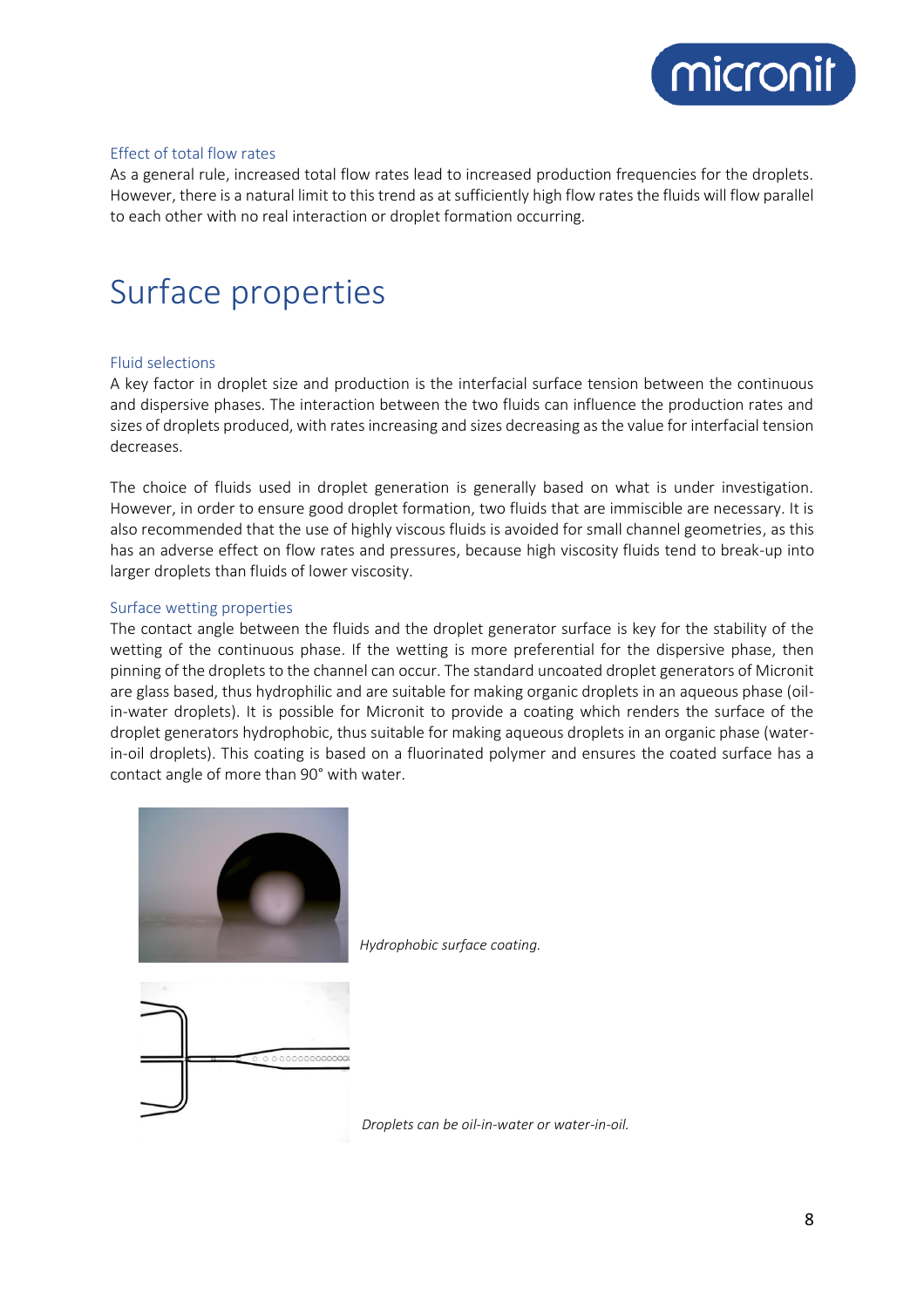

#### <span id="page-8-0"></span>Surfactant additions

The use of surfactant fluids, in very low concentrations of around 1-5% v/v, aids the stability of the droplets produced and reduces the instances of droplet coalescence. The surfactant population concentrates at the interface between the two fluids as the molecules naturally orient to have the hydrophilic head and hydrophobic tail in contact with the appropriate fluid. Choices of surfactant are dependent on the fluids used for the production of the droplets:

- Addition to organic fluids: Span 80 and Triton X-100
- Addition to aqueous solutions: Tween 20, Tween 80 and SDS (sodium dodecyl sulphate)

# <span id="page-8-1"></span>Cleaning & maintenance

#### <span id="page-8-2"></span>Recommended cleaning technique

In general, it is advisable to use pre-filtered fluids in the droplet generators, as channel sizes are small and blockages can easily occur. This should help to reduce blocked channels and prolong the lifetime of the chip. However, it is still necessary to maintain your droplet production system, including occasionally cleaning the droplet generator chip. We recommend to flush it with de-ionized water, a solvent or another compatible fluid. To remove larger blockages from the channels, we recommend placing the chip in an ultrasound bath for 10-15 minutes before flushing fluids through the system at high pressures (7bar) or flow rates (100-200µl/min). The use of chemicals for more abrasive cleaning is possible if necessary, such as the use of sequential flushing with acetone, distilled water and finally isopropanol or another alcohol solution.

Finally, for uncoated pure glass devices it is possible to use a solution of sodium hydroxide (NaOH). A solution of 1M sodium hydroxide in water is effective, however lower concentrations might also be sufficient. If traces of the cleaning solution remain inside the chip after cleaning and rinsing with water is not possible, then ammonia can be used instead. Please note that this should not be attempted with coated devices, as coatings will be removed when using solutions like NaOH.